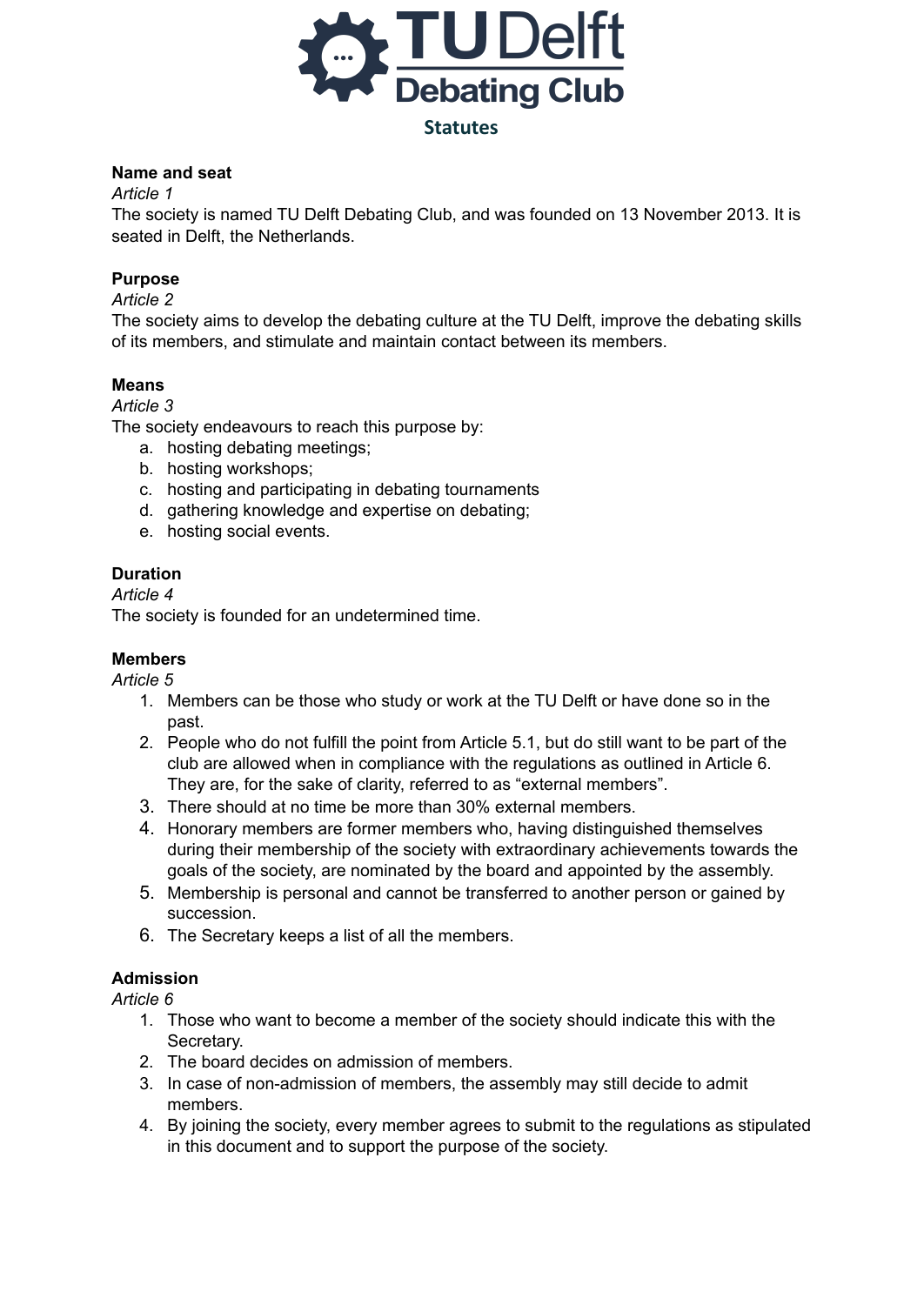

## **End of membership**

*Article 7*

- 1. Membership is terminated by:
	- a. death of the member;
	- b. written notice by the member to the secretary;
	- c. termination on behalf of the society by the board with observance of a one (1) month notice;
	- d. dismissal on behalf of the society by the assembly;
	- e. the start of an academic year in which the member does not have membership of the TU for at least a part of the year.
	- f. non-compliance with payment of the membership fee without the explicit consent of the board. The secretary informs all the members of the membership fee at the start of the academic year or at the start of the second semester, as defined by the academic year calendar of the Technische Universiteit Delft, if applicable. If the fee is not transferred two (2) months after the notification, the board can decide to terminate the membership.
- 2. In case of termination of membership during the academic year, the yearly contribution remains due, unless the board determines otherwise.
- 3. Termination or dismissal on behalf of the society by the board can only happen in case the member acted contrary to the regulations or decisions of the society, or unreasonably harms the society. The board shall inform the member in writing of the decision with the reason for the decision. The member can appeal the decision at the Assembly with an appeal period of one (1) month after receiving the notification of dismissal. During the appeal period and pending the appeal, the member is suspended. The decision of the assembly to dismiss the member has to be taken with a two-thirds (⅔) majority of the votes cast.

# **Funds**

*Article 8*

- 1. The funds of the society consist of:
	- a. membership fees paid by members;
	- b. donations;
	- c. subsidies;
	- d. sponsorships;
	- e. payments for debating activities performed or organised by members.
- 2. The membership fee for the next academic year shall be determined at the Annual Assembly.
- 3. The board has the power to partially or completely waive the payment of the membership fee of a member.
- 4. The board has the power to partially or completely refund the membership fee of a member.

#### *Article 9*

Payment of membership fees and other indebted amounts must happen semiannually before a date set by the Treasurer.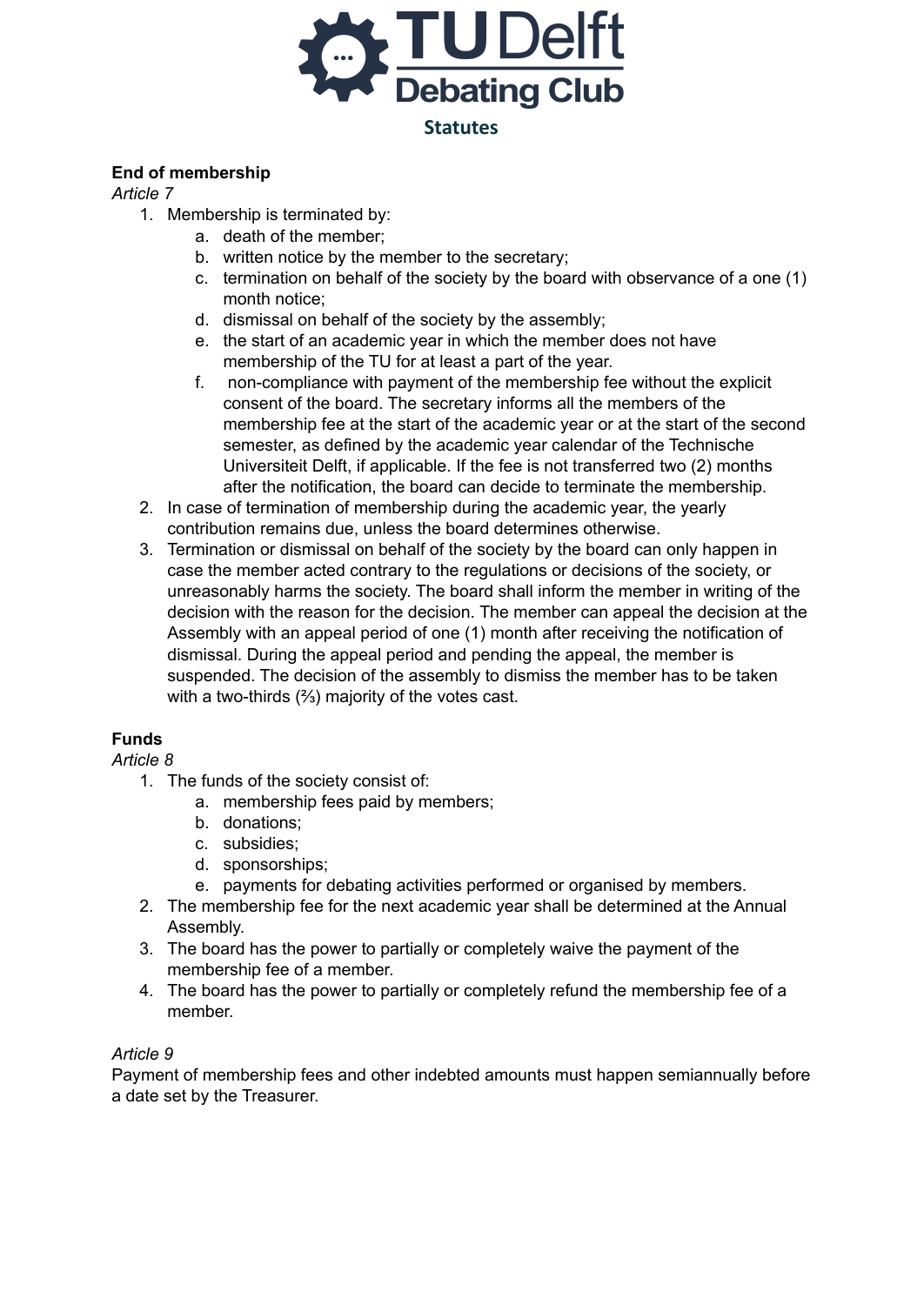

# **Board**

- 1. The board consists of at least three (3) members. In case of a board decision with an even amount of votes, the President has the deciding vote. Board members are appointed during an Assembly. If the board consists of fewer than the minimum, the board remains qualified as long as it consists of at least two (2) board members. The board makes it a priority to find board members to reach the minimum again.
- 2. The board is appointed by the Selection committee and needs to be approved during the assembly. The Selection Committee consists of 5 members. One (1) spot is reserved for the current board, one (1) spot is reserved for an old board member, two (2) spots are reserved for members who have never been on the board. The last spot can be for any current member of the society or any of the aforementioned groups. Members of the selection committee must fulfill these requirements at the moment the selection committee is formed or when they accede to the selection committee. Members of the selection committee cannot apply for a board position while being part of the selection committee. The selection committee will select a chair from among its members who will cast the deciding vote in case of a tie. If a tie occurs in the process of selecting a chair, the selection committee member who is oldest in age casts the deciding vote.
- 3. The current board selects the selection committee based on brief motivation letters. In case a member of the selection committee steps down, the selection committee may select a new member through a new round of motivation letters. Members can apply for a specific position in the future board, but the selection committee can also propose or recommend another position for the applicant. The applicant has the right to receive an offer with the knowledge of the proposed positions of all board members. If the first round of applications and offers does not lead to a board, the selection committee will decide on a suitable process to form a board. This process shall be communicated to all members at least one (1) week before the selection process begins.
- 4. The selection committee reveals the list of applicants and the positions they applied for at the Annual Assembly before announcing the new board, unless any applicant explicitly opts out of revealing their name or positions applied for before the Annual Assembly.
- 5. The board needs to be approved during an Assembly. If at least two-thirds (⅔) of the votes cast is against, the selection committee will be requested to propose a new board at the next GMA held within two (2) weeks. The board may consist of the same individuals in different positions or of new individuals.
- 6. The board as a whole is responsible for their joint decisions. Next to that, each board member is held to properly perform its specific duties, as outlined in the Bylaws.
- 7. The board membership is terminated by:
	- a. end of the membership;
	- b. dismissal;
	- c. resignation.
- 8. Every board member can at any time be fired or suspended during an Assembly if there is a two-third (⅔) majority of the votes cast. A suspension that does not lead to a decision to dismiss within three (3) months is ended.
- 9. The board members can resign at any time if this is done in writing with a term of notice of three (3) months. The board is responsible for finding a new board member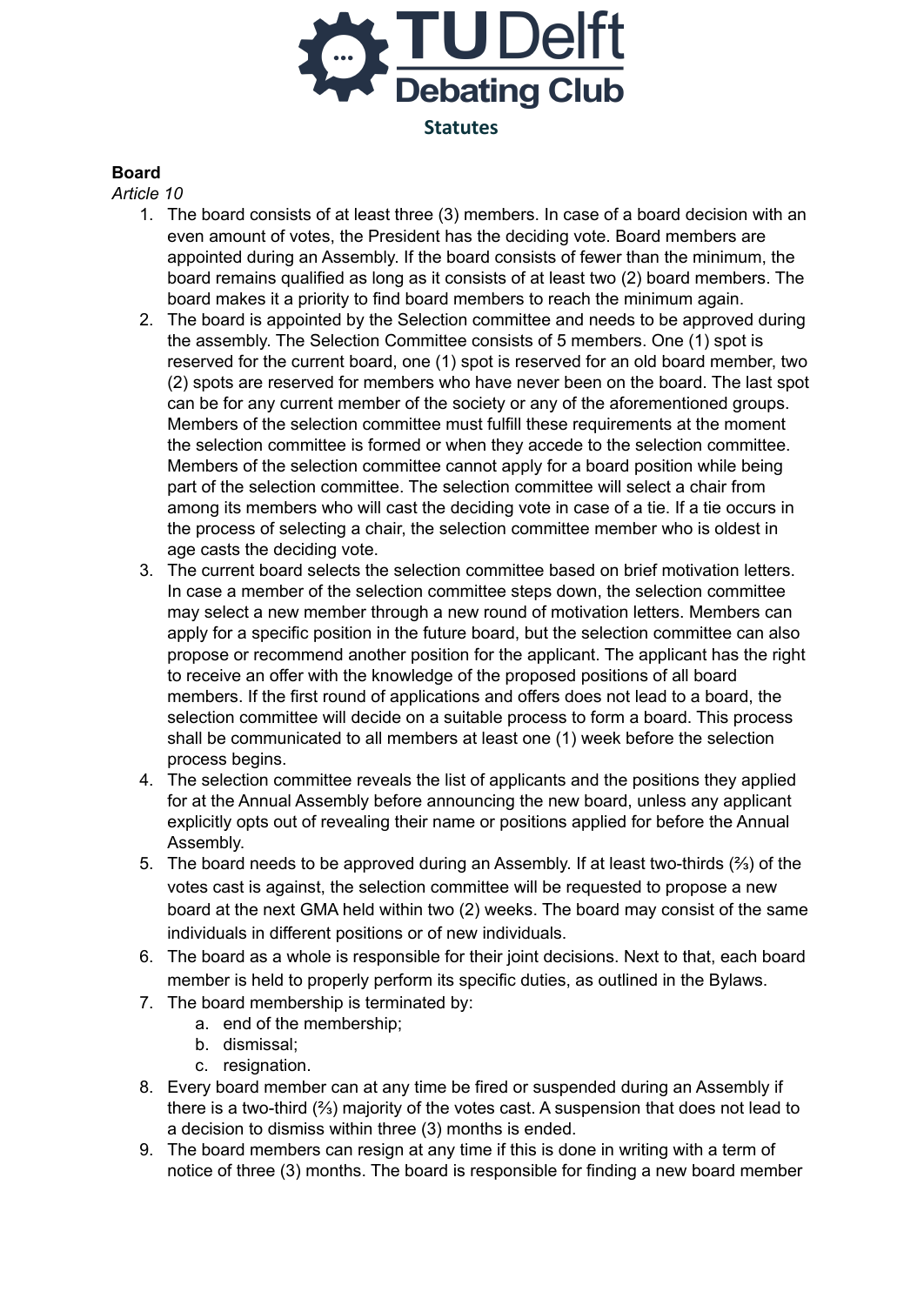

#### **Statutes**

if only one (1) board member resigns. In this case the board can appoint a member as an acting board member. This member has to be voted in with at least half (½) of the votes in favour within one (1) month of being appointed, at a GMA. If the acting board member has not been voted in within this period, then their acting power will be rescinded. If two (2) or more board members resign , the selection committee will be reconstituted.

- 10. The board has the power to delegate parts of its tasks to committees appointed by the board and of which the tasks and responsibilities are determined by the board.
- 11. The board needs approval from the assembly before it is authorised to:
	- a. conclude agreements to buy, transfer, or encumber registered property;
	- b. conclude agreements by means of which the society binds itself as a surety or commits itself as joint and several debtor;
	- c. conclude agreements by which it warrants performance by a third party or provide security for a debt of a third party;
	- d. take out loans;
	- e. renting or leasing any registered property.

### **Meetings**

- 1. The meetings are divided into:
	- a. Annual Assembly;
	- b. Assembly;
	- c. board meeting;
- 2. A board meeting is valid when at least a majority of the amount of board members is present. Board meetings are held monthly or at the request of the President or at least two (2) of the board members.
- 3. The board calls an Assembly in the following cases:
	- a. an Annual Assembly in the months of June, July, August or September.
	- b. in the months of February through June;
	- c. when it is deemed necessary by a majority of the board;
	- d. when at least seven (7) members desire one, at most three (3) weeks after the board receives such a request, containing the points they want to see discussed. In case the board does not comply with such a request, the requesters can organise an Assembly themselves, observing the provisions set out in the Statutes and the Bylaws wherever applicable.
- 4. An Assembly must be announced by the board to the members at least fourteen (14) days in advance in writing or by email. The announcement contains the points and proposals to be addressed during the meeting, as well as the location, date, and time of the meeting.
- 5. On the agenda for the Annual Assembly should be:
	- a. minutes of the previous Assembly;
	- b. annual report;
	- c. annual report and budget of the Treasurer;
	- d. audit committee report;
	- e. discharging board members;
	- f. instating the board if applicable;
	- g. a preliminary budget for the upcoming year;
	- h. activity plan for the upcoming year.
- 6. During the Annual Assembly the board presents its annual report detailing the course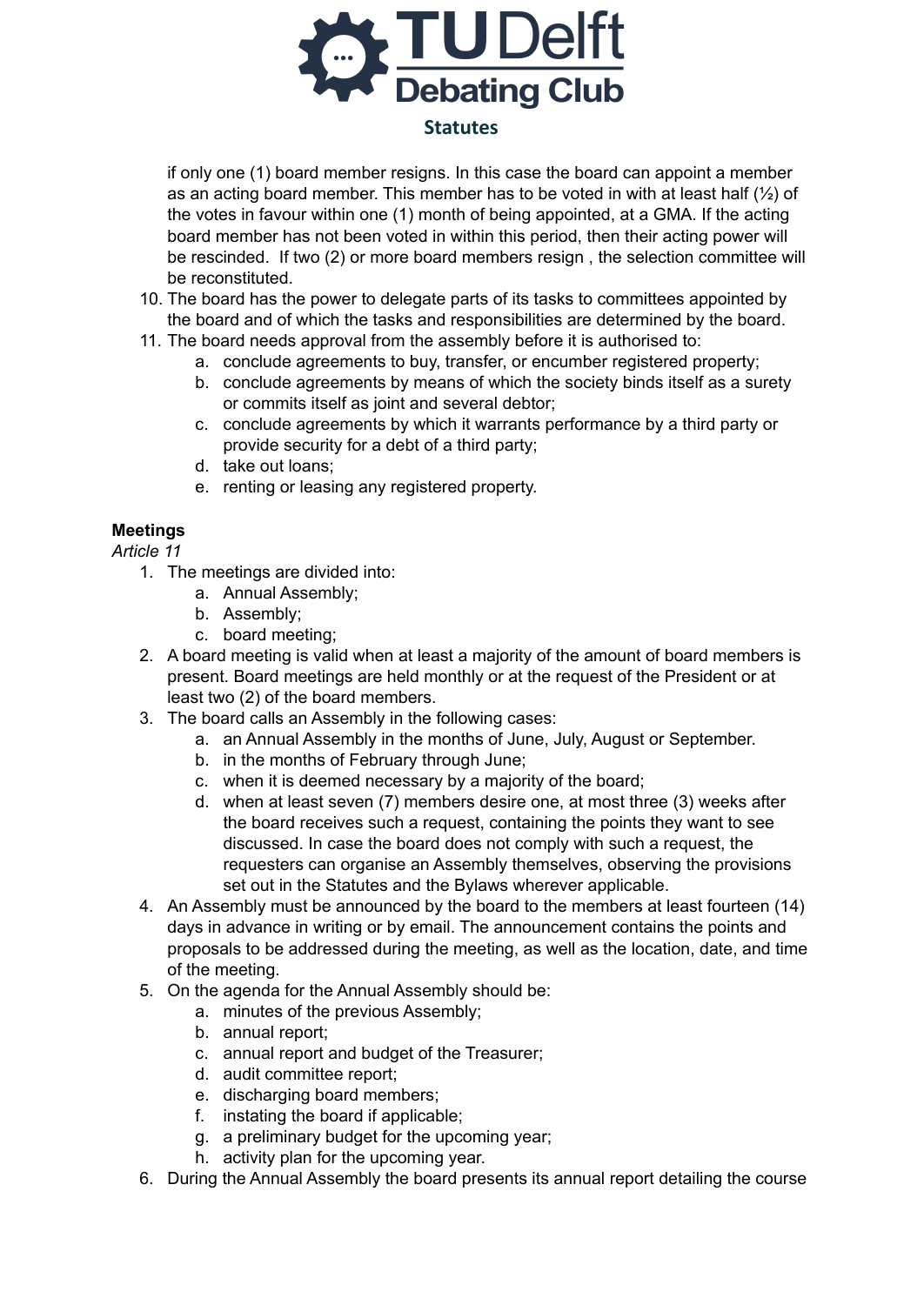

of events and policy during the previous year. The annual reports are signed by all board members. In case one or more board members have not signed them, this will be explicitly mentioned and the reasons to not sign are stated.

- 7. Approval of the annual reports presented at the Annual Assembly discharges the board, except for what is not in the reports.
- 8. In case the annual reports are not approved, the assembly will appoint a commission of at least three (3) members that will research the reports. Within one (1) month after appointment the commission will report to the assembly. If the reports are again not approved, the assembly will take the measures it deems in the interest of the society.
- 9. Accepting a non-member to attend an Assembly is decided upon by the assembly.

### **Decision-making**

*Article 12*

- 1. Decisions are, unless explicitly mentioned otherwise, taken with the majority of the valid votes cast. In case no majority is obtained with a first vote, there will be a second ballot. Votes on people are cast in writing, votes on affairs orally, unless the assembly prefers a written vote. In case a vote on affairs is split (i.e., exactly half of the votes is in favour), the proposal is rejected. In case of an election, the person with more than half the votes wins. In case no one has that majority, a second election is held between the two people with the most votes, where the one with the majority of the votes wins. In case a vote on people is split, one board member will represent approval, and another board member will represent rejection. After establishing which is which, the board members will each pick a side of a coin. This coin is then flipped by one of these board members, deciding the outcome of the matter.
- 2. The total amount of votes is the amount of valid votes cast. Blank votes are not valid votes. Blank or invalid votes are used only to determine the quorum.
- 3. A call made by the President on the outcome of a vote is decisive. However, if the outcome is disputed immediately after the call is announced, the vote is re-done in case votes were cast orally, and recounted if votes were cast in writing. The second ballot is the final decision and any effects from the earlier vote are disregarded.
- 4. All members are required to accept the decisions made at the Assembly, regardless of whether they were present during the decision. They also commit themselves to co-operate with implementing the decisions.

#### *Article 13*

The academic year runs from 1 September till 31 August the following year. The financial year runs from 1 September till 31 August the following year.

#### **Audit committee**

#### *Article 14*

The audit committee is appointed at the Assembly in February through June. It consists of two (2) members qualified to vote that are not board members and one (1) person appointed by the largest sponsor, that will check the cash and the books and report about that at the upcoming Annual Assembly.